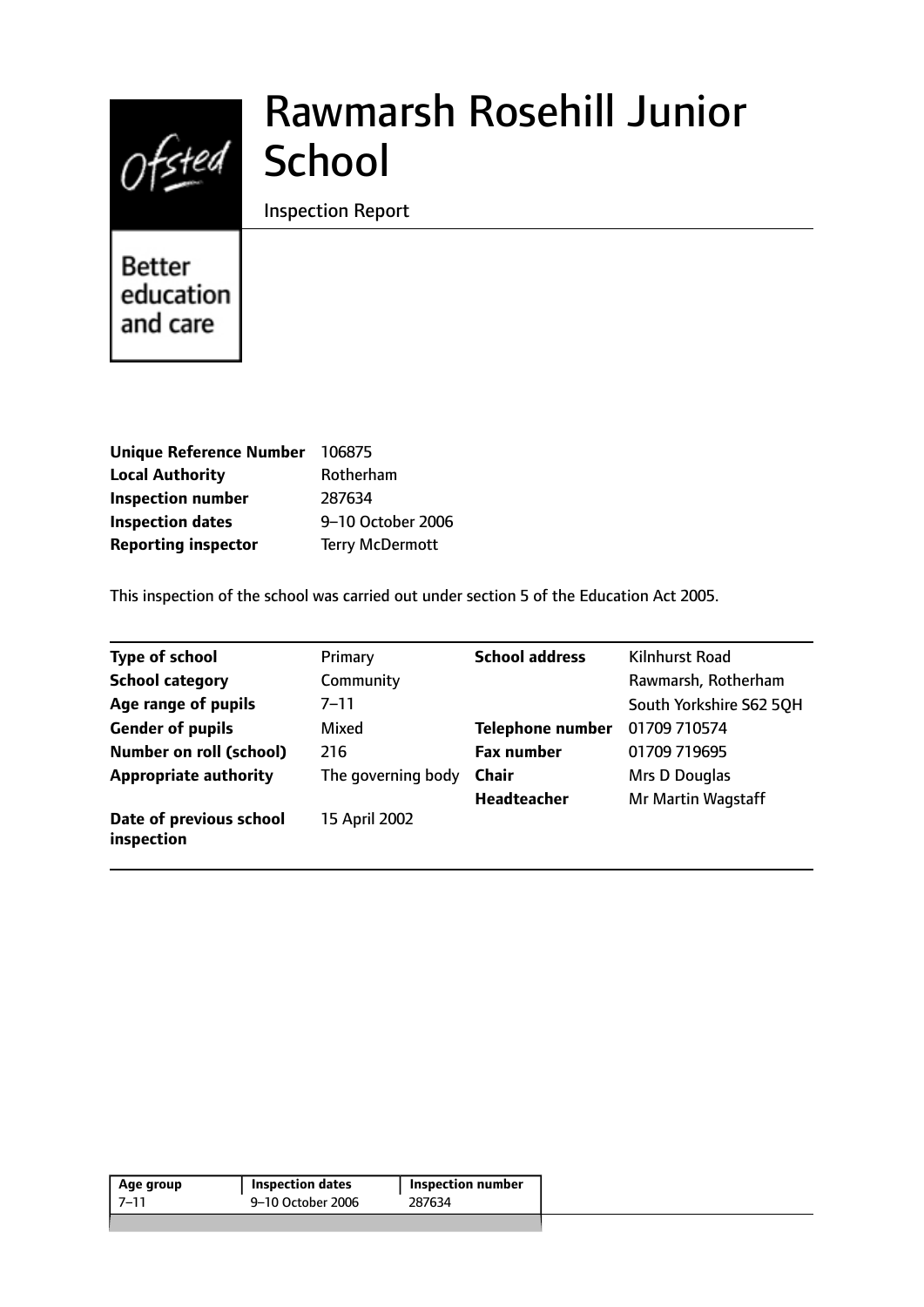© Crown copyright 2006

Website: www.ofsted.gov.uk

This document may be reproduced in whole or in part for non-commercial educational purposes, provided that the information quoted is reproduced without adaptation and the source and date of publication are stated.

Further copies of this report are obtainable from the school. Under the Education Act 2005, the school must provide a copy of this report free of charge to certain categories of people. A charge not exceeding the full cost of reproduction may be made for any other copies supplied.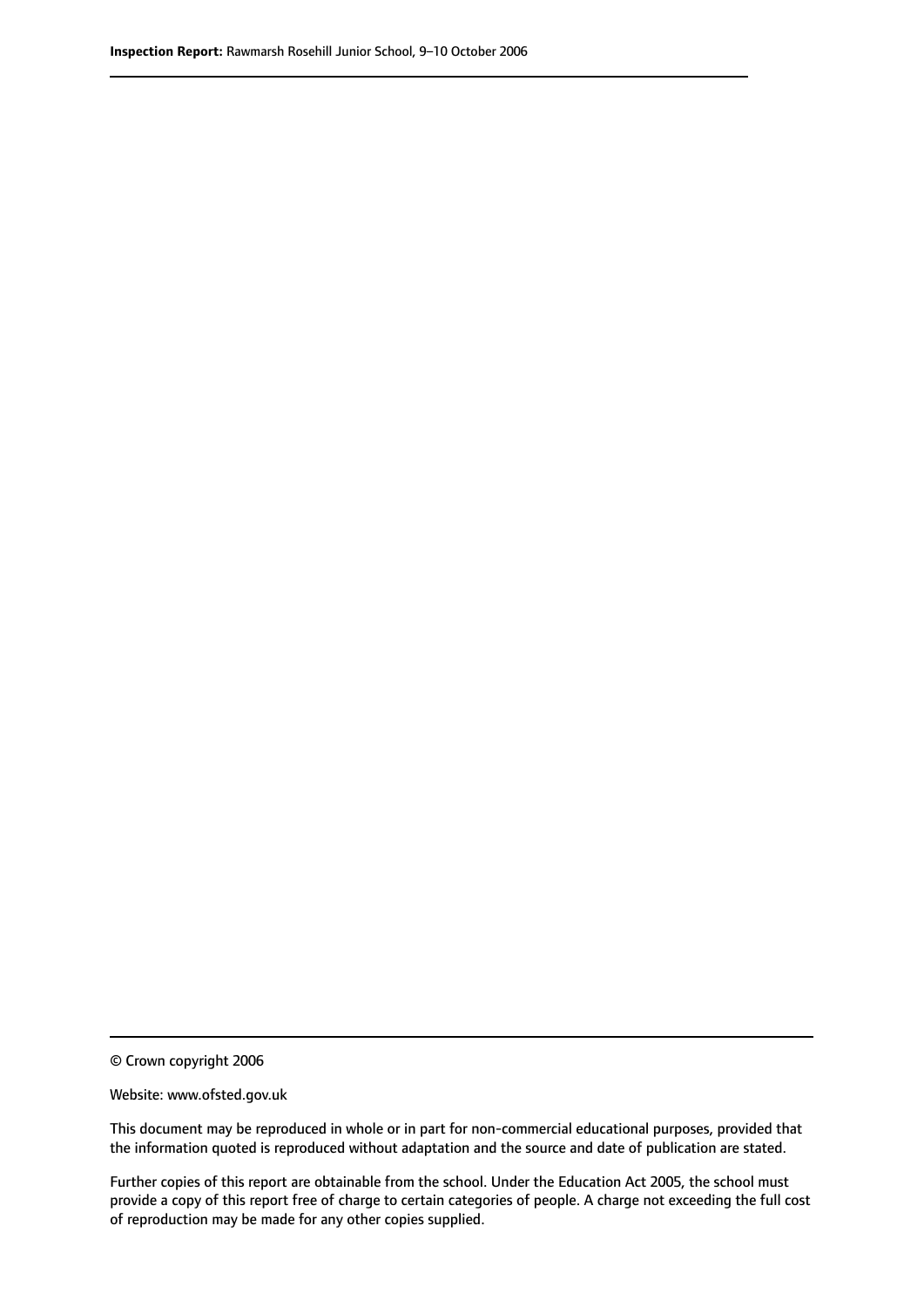# **Introduction**

The inspection was carried out by two Additional Inspectors.

## **Description of the school**

This average sized school is in a mixed area with some social and economic disadvantage. The school population is almost entirely White British. Very few pupils speak English as an additional language. The proportion of pupils eligible for free school meals is above average, as is the proportion of pupils with learning difficulties and/or disabilities. The proportion of pupils with statements of educational need is average. The school holds the Investors in People award.

## **Key for inspection grades**

| Grade 1 | Outstanding  |
|---------|--------------|
| Grade 2 | Good         |
| Grade 3 | Satisfactory |
| Grade 4 | Inadequate   |
|         |              |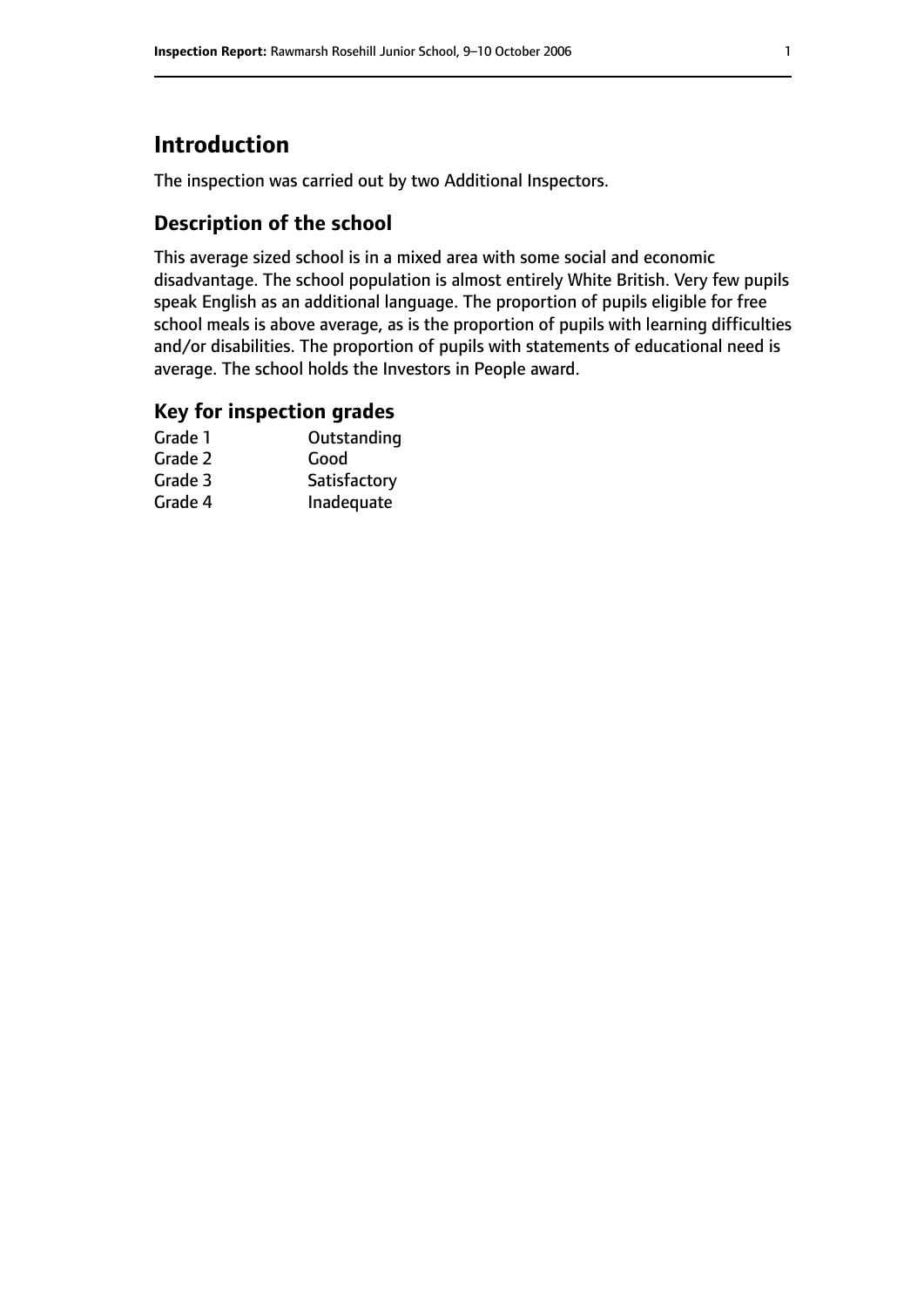# **Overall effectiveness of the school**

#### **Grade: 3**

This is a satisfactory school with some good features. The school's strengths lie in the care it provides for its pupils and in the interesting and varied curriculum it offers them. Pupils are valued as individuals and they know that staff are fully committed to their well-being. As a result of the dedicated efforts made by staff, pupils make good progress in their personal development. A substantial minority of pupils start school with weak social and communication skills. By the time they reach Year 6, they behave consistently well and display good attitudes to learning. This shows the good impact of the school's efforts in this aspect of their learning.

Pupils start school with broadly average standards and they leave Year 6 with average standards. They make satisfactory progress overall and their achievement is satisfactory. The quality of teaching is satisfactory but is stronger in Year 6, where lessons more consistently have pace and challenge. When pupils are set challenging tasks and are expected to think for themselves, they learn more quickly and make good progress. However, this does not happen often enough throughout the school. Teachers mark work regularly and praise achievement but they do not consistently tell pupils what they must do to improve. In addition, pupils are not sufficiently involved in setting and reviewing targets for their own learning or always aware of what they should achieve. The curriculum is good and is strongly enriched by residential visits and visits to a range of interesting sites, museums and places of religious significance, which make learning real and active. Pupils say they like to learn this way.

Leadership and management are satisfactory. Leaders have built a clear and positive team spirit amongst the staff, who work well together. Improvement since the last inspection has been satisfactory. Although some previous weaknesses have been turned into strengths, the formal structures and processes for improving the quality of teaching and learning have, until recently, been ineffective. Monitoring of key aspects of the school's work in classrooms has been carried out and weaknesses have been correctly identified but the necessary follow-up corrective actions have not been taken with sufficient speed or attention to detail. Recent improvements to the system which tracks the progress pupils make are well founded and give reliable information. The school now has the capability to analyse and evaluate this information. Managers have yet to make full use of this to help raise standards and improve achievement. The school gives satisfactory value for money and has satisfactory capacity to improve.

#### **What the school should do to improve further**

- Set more challenging work in Years 3 to 5 in order to raise pupils' standards and achievement.
- Ensure that managers make full and rigorous use of systems to monitor teaching, learning and pupils' performance, so that weaknesses are identified quickly and improved.
- Ensure that teachers' marking provides pupils with the information they need to improve their learning.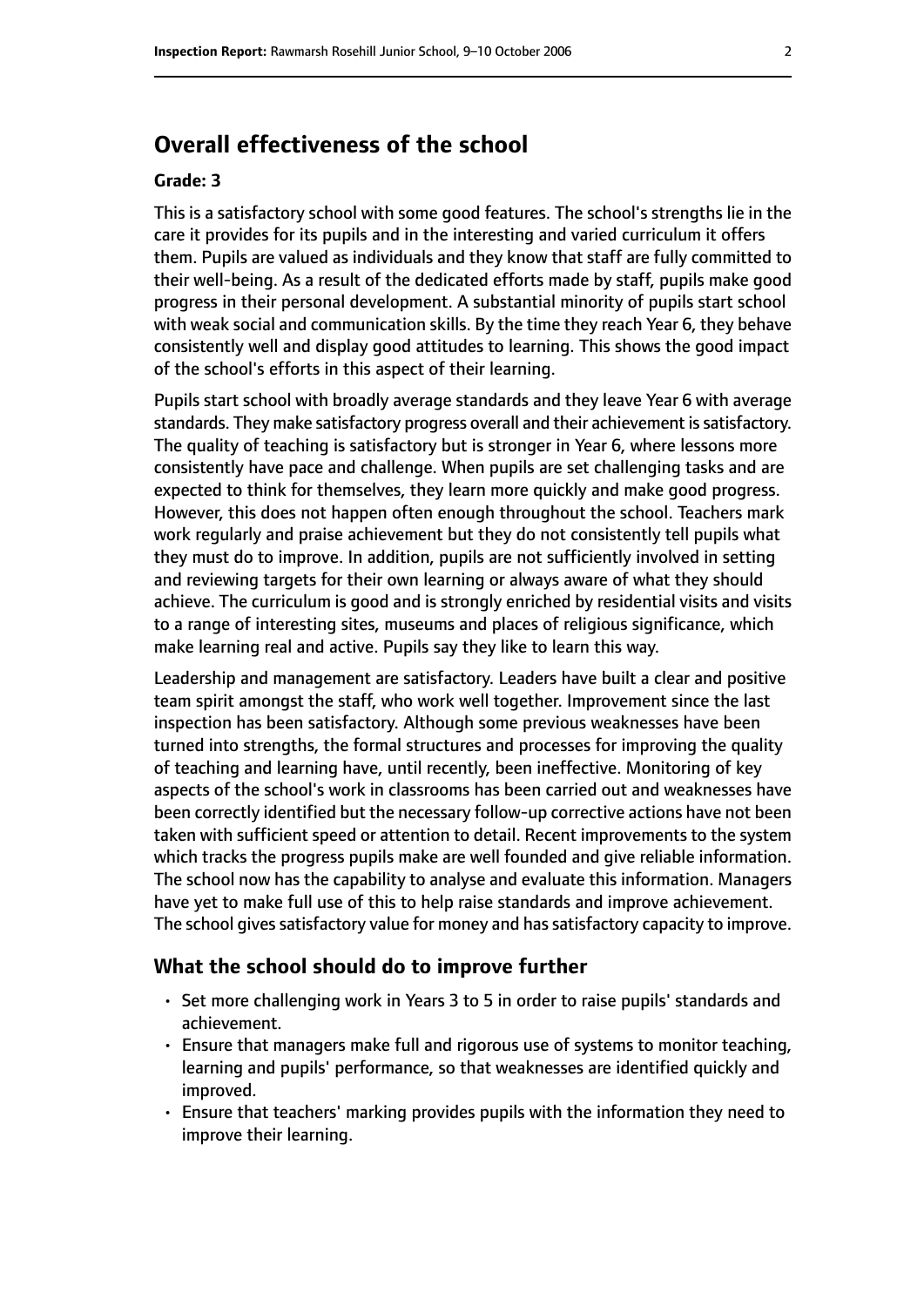• Ensure that pupils play a more active role in setting and reviewing their own targets to make them aware of how well they should achieve.

# **Achievement and standards**

#### **Grade: 3**

When pupils enter school, their standards are broadly average, although the range of ability is often wide. Pupils' skills are generally weaker in English than in mathematics and in science. The results for Year 6 pupils in 2005 in formal tests and assessments, though broadly average, reflected this difference. Results in 2006 show that standards in English have risen significantly, particularly at the higher grades, though they still remain lower than those in mathematics and science. By the end of Year 6, standards remain broadly average and therefore achievement over four years in the school is satisfactory. All groups of pupils achieve satisfactorily, except for those with learning difficulties and/or disabilities who achieve well because they receive good support for their learning.

# **Personal development and well-being**

#### **Grade: 2**

The personal development of pupils is good. The large majority of pupils are well behaved, welcoming to visitors and are positive about school. They enjoy learning, developing new skills and taking part in all that the school provides. The recently formed school council is starting to make a positive contribution to the school's work. There is very little bullying or harassment but, when incidents do occur, pupils say they are dealt with swiftly and effectively. The school works hard to improve attendance which is now above average.

Pupils' spiritual, moral, social and cultural development is good. They have a good sense of right and wrong and relate well to each other and to adults. Pupils make a good contribution to the wider community, such as through their support of various charities, and they have a good understanding of how to keep safe and healthy. They develop self-esteem and confidence because their efforts and achievements are valued and rewarded, such as through the use of Special Mention Certificates. Pupils develop satisfactory skills to equip them later for the world of work.

# **Quality of provision**

# **Teaching and learning**

#### **Grade: 3**

Secure relationships, effective management of pupils and high levels of care successfully underpin teaching and learning. A minority of lessons successfully exploits the links between subjects to make learning more relevant for pupils. Where teaching is good, teaching assistants contribute well to the quality of pupils' learning. However, in some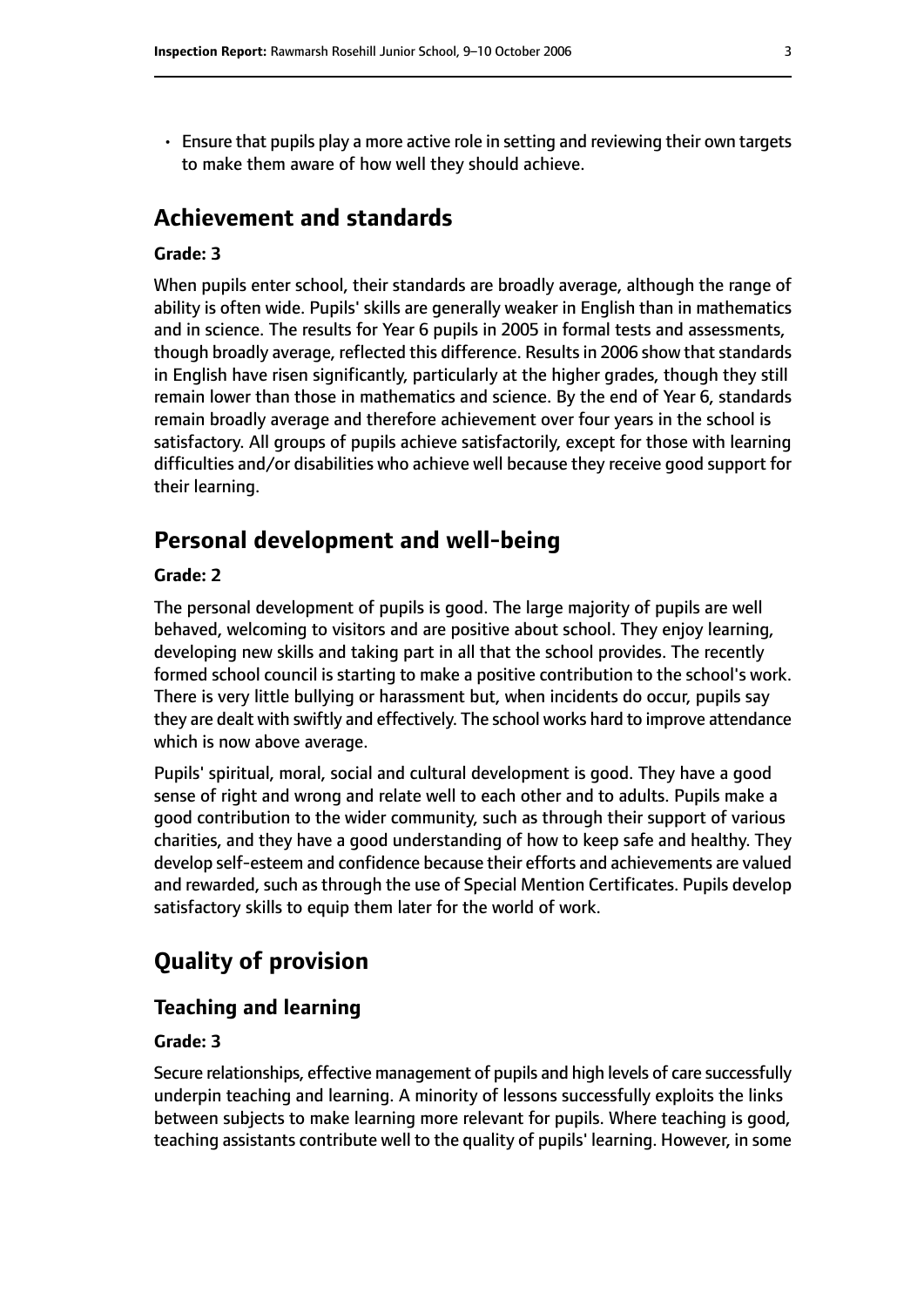lessons the pace of learning is not brisk enough and teachers do not give pupils sufficient opportunities to work on their own. Teachers do not always share with pupils what they want them to learn to help them make best possible progress.

Procedures are in place for assessing and tracking pupils' progress but their use is inconsistent. Pupils do not yet play a big enough role in setting targets to help them learn. Teachers usually acknowledge and celebrate pupils' efforts through marking but do not tell them how to improve often enough.

## **Curriculum and other activities**

#### **Grade: 2**

The school has a good curriculum which is diverse, creative and inclusive. Pupils steadily develop knowledge and understanding as they move through the school. Important skills, such as speaking and listening, are promoted well to aid learning and successfully prepare pupils for later life. Personal and social development is given strong emphasis and lies at the heart of the school's work. Pupils enjoy and benefit from a good range of clubs, such as in sport, mathematics, drama and music. As well as adding to their enjoyment of learning, these rich experiences help to develop healthy and varied lifestyles.

Excursion to places such as Castleton and Eden Camp and visits, from authors and artists help to bring learning to life. Themed events, such as a Roman Day and an Arts Project, help stimulate pupils' interest, break down barriers between subjects and promote learning. As a result, pupils' horizons are broadened considerably as they move through the school.

#### **Care, guidance and support**

#### **Grade: 2**

The school takes good care of all of its pupils, which helps explain why pupils find the school 'a happy place'. All staff have a high concern for their welfare. Health and safety systems are good. Procedures for keeping pupils safe from harm are rigorous and embedded in the school's work. Risk assessments are carefully and conscientiously conducted. There are effective arrangements for child protection. Staff do all they can to ensure a smooth transition when pupils join or leave school. The school provides good information for parents, who value what the school does for their children. Systems for monitoring pupils' academic achievement are now in place but have yet to have an impact on learning.

## **Leadership and management**

#### **Grade: 3**

The leadership and management of the school are satisfactory. The headteacher has worked hard and successfully to enhance the ethos of the school and pupils feel safe and happy. Teaching is monitored regularly but not evaluated with sufficient focus on improving learning and achievement. This is why the school's own evaluation of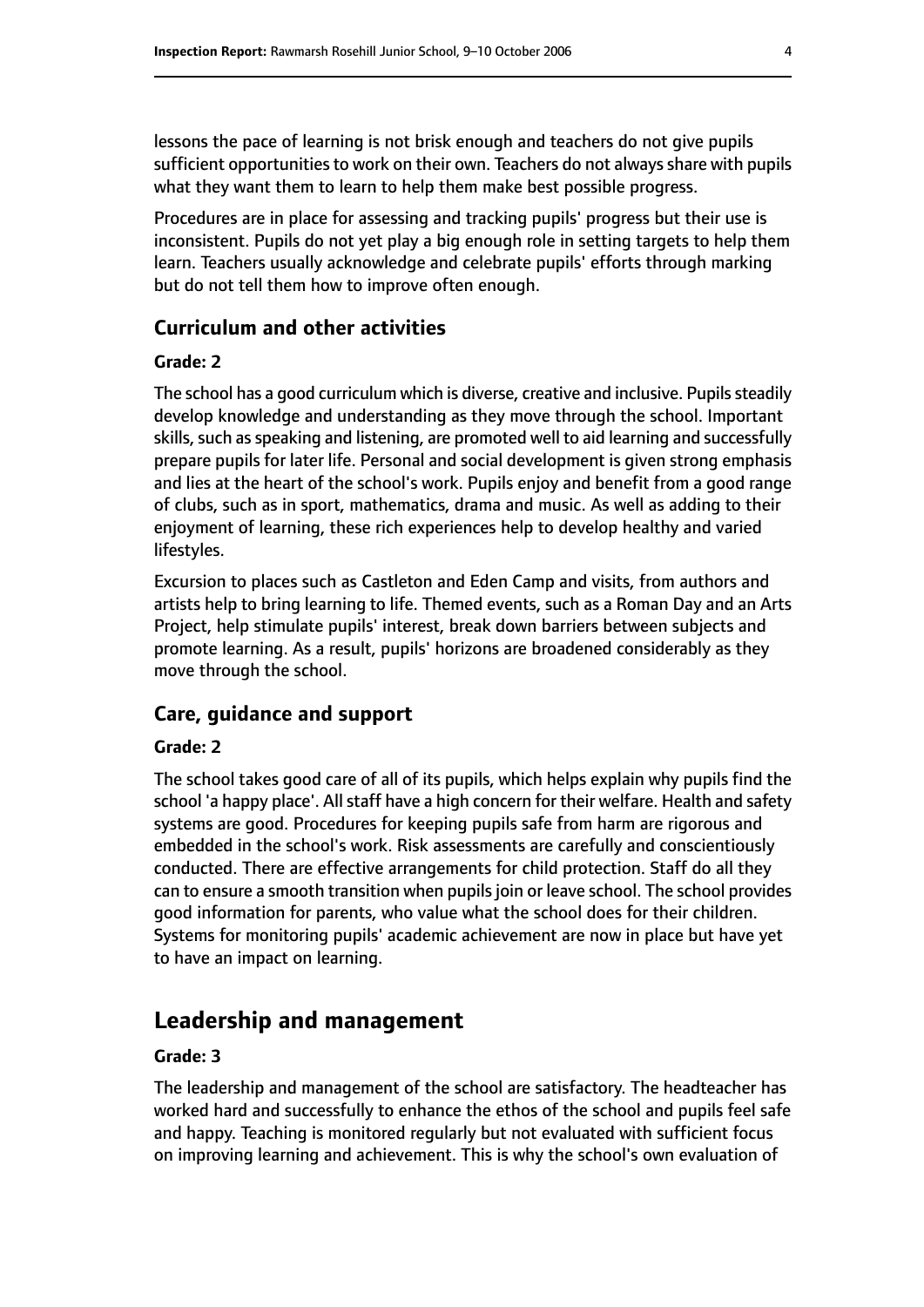the quality of teaching and learning is inaccurate. The headteacher recognises that the tracking and evaluation of pupils' progress needs to be more rigorous to ensure that all pupils do as well as they could. Governance is satisfactory. The school's finances are closely monitored and the school operates a balanced budget. The governing body is supportive of the school but does not hold it rigorously enough to account for its performance. Improvement since the last inspection has been satisfactory. Two previously identified weaknesses, pupils' attendance and standards in mathematics, are now clear strengths of the school. However, information gained from tests about pupils' knowledge and understanding is still not used well enough to help them to improve.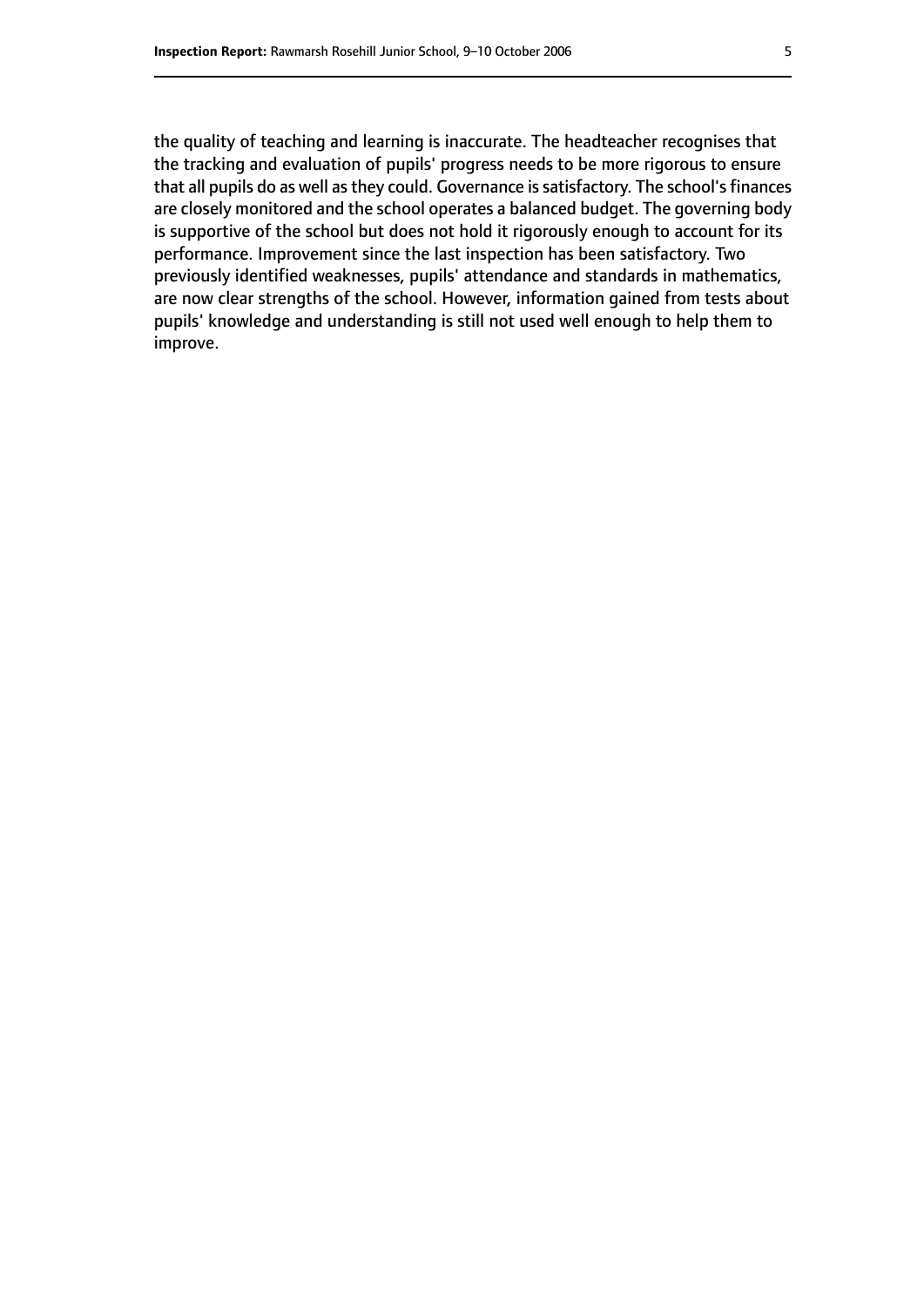**Any complaints about the inspection or the report should be made following the procedures set out inthe guidance 'Complaints about school inspection', whichis available from Ofsted's website: www.ofsted.gov.uk.**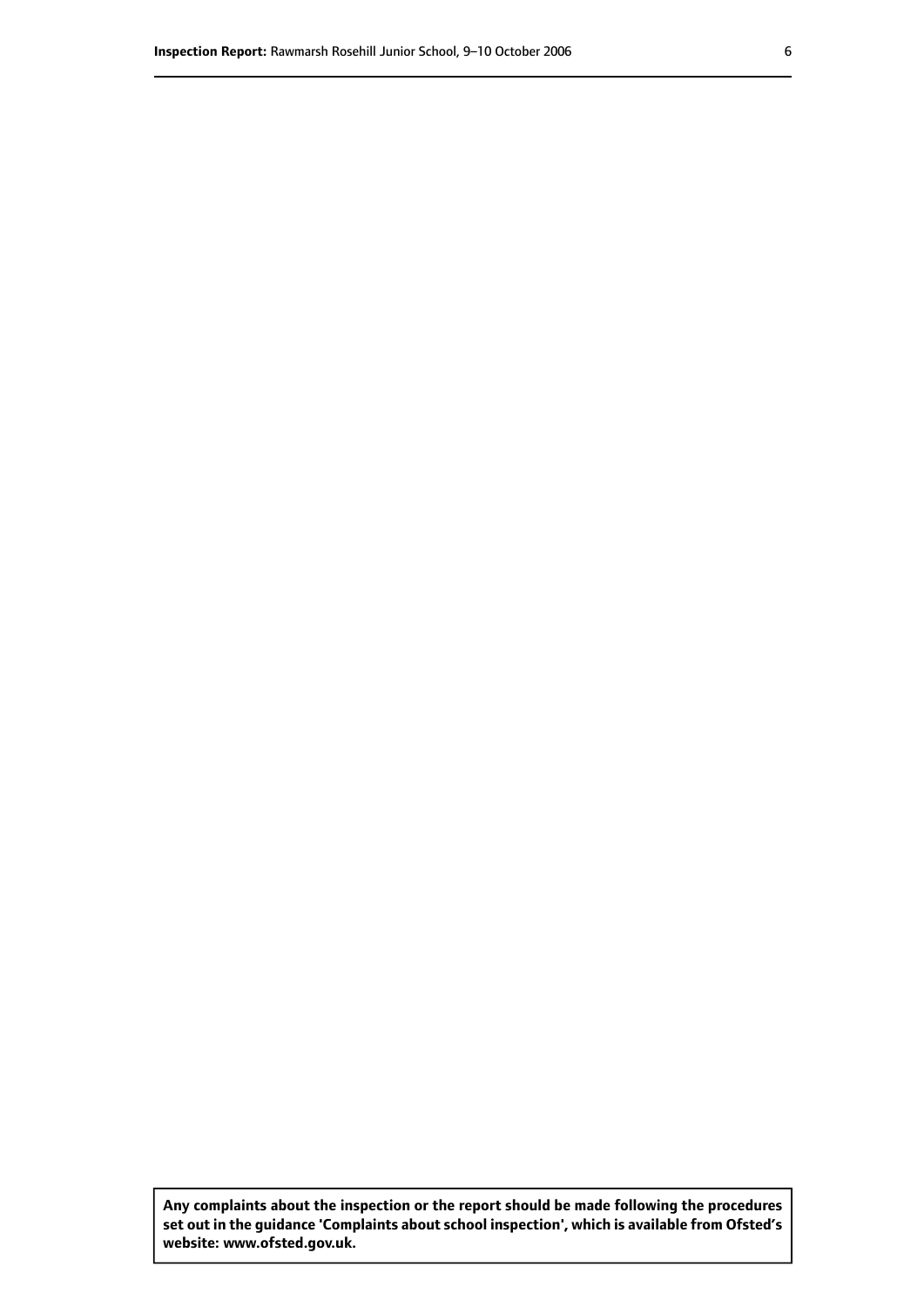# **Inspection judgements**

| Key to judgements: grade 1 is outstanding, grade 2 good, grade 3 satisfactory, and grade 4 | School         |
|--------------------------------------------------------------------------------------------|----------------|
| inadeauate                                                                                 | <b>Overall</b> |

# **Overall effectiveness**

| How effective, efficient and inclusive is the provision of education, integrated<br>care and any extended services in meeting the needs of learners? |     |
|------------------------------------------------------------------------------------------------------------------------------------------------------|-----|
| How well does the school work in partnership with others to promote learners'<br>well-being?                                                         |     |
| The effectiveness of the school's self-evaluation                                                                                                    |     |
| The capacity to make any necessary improvements                                                                                                      |     |
| Effective steps have been taken to promote improvement since the last<br>inspection                                                                  | Yes |

## **Achievement and standards**

| How well do learners achieve?                                                                               |  |
|-------------------------------------------------------------------------------------------------------------|--|
| The standards <sup>1</sup> reached by learners                                                              |  |
| How well learners make progress, taking account of any significant variations between<br>groups of learners |  |
| How well learners with learning difficulties and disabilities make progress                                 |  |

## **Personal development and well-being**

| How good is the overall personal development and well-being of the<br>learners?                                  |  |
|------------------------------------------------------------------------------------------------------------------|--|
| The extent of learners' spiritual, moral, social and cultural development                                        |  |
| The behaviour of learners                                                                                        |  |
| The attendance of learners                                                                                       |  |
| How well learners enjoy their education                                                                          |  |
| The extent to which learners adopt safe practices                                                                |  |
| The extent to which learners adopt healthy lifestyles                                                            |  |
| The extent to which learners make a positive contribution to the community                                       |  |
| How well learners develop workplace and other skills that will contribute to<br>their future economic well-being |  |

# **The quality of provision**

| How effective are teaching and learning in meeting the full range of the<br>learners' needs?          |  |
|-------------------------------------------------------------------------------------------------------|--|
| How well do the curriculum and other activities meet the range of needs<br>and interests of learners? |  |
| How well are learners cared for, guided and supported?                                                |  |

 $^1$  Grade 1 - Exceptionally and consistently high; Grade 2 - Generally above average with none significantly below average; Grade 3 - Broadly average to below average; Grade 4 - Exceptionally low.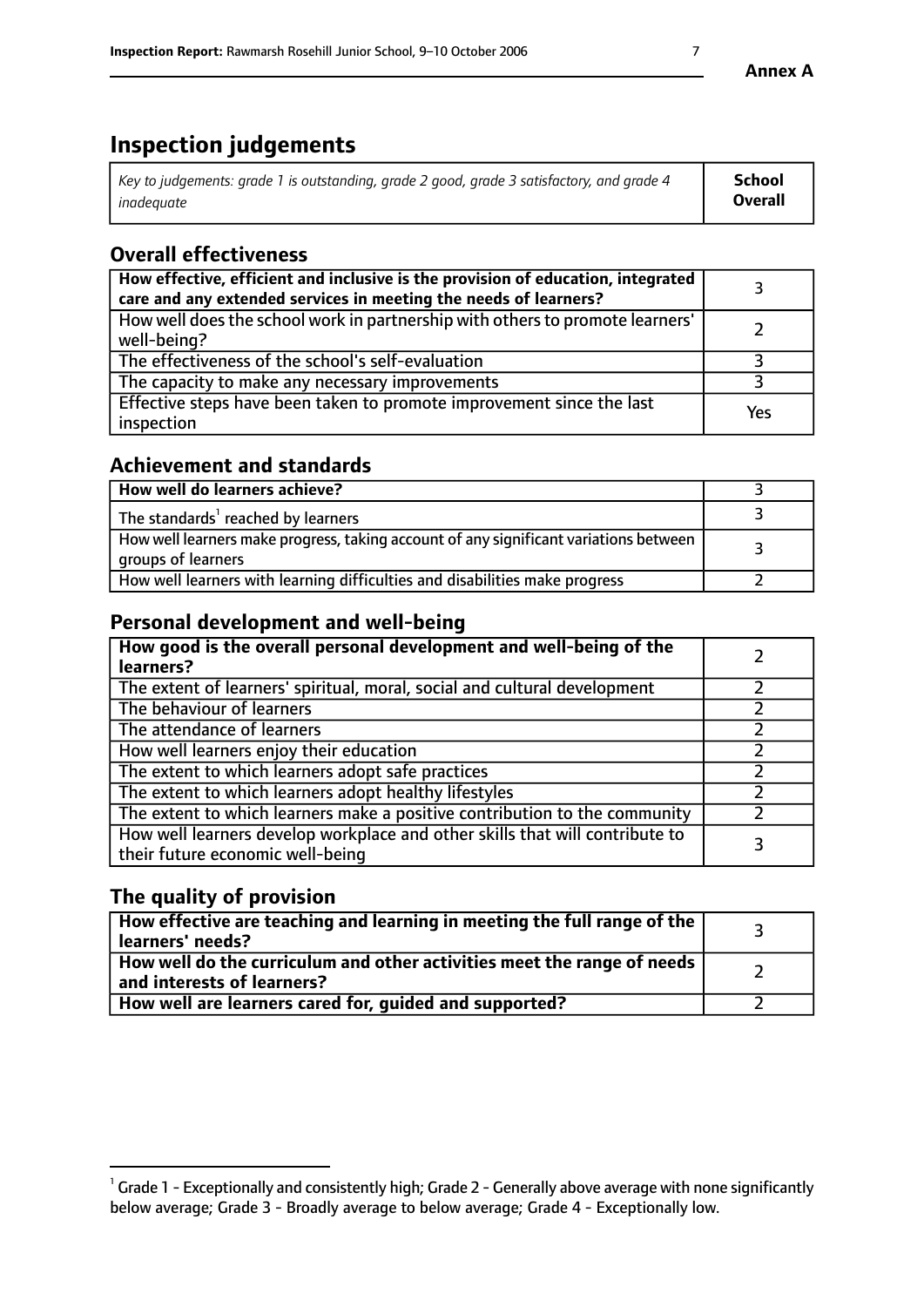#### **Annex A**

# **Leadership and management**

| How effective are leadership and management in raising achievement<br>and supporting all learners?                                              |           |
|-------------------------------------------------------------------------------------------------------------------------------------------------|-----------|
| How effectively leaders and managers at all levels set clear direction leading<br>to improvement and promote high quality of care and education |           |
| How effectively performance is monitored, evaluated and improved to meet<br>challenging targets                                                 | 3         |
| How well equality of opportunity is promoted and discrimination tackled so<br>that all learners achieve as well as they can                     |           |
| How effectively and efficiently resources, including staff, are deployed to<br>achieve value for money                                          | 3         |
| The extent to which governors and other supervisory boards discharge their<br>responsibilities                                                  | 3         |
| Do procedures for safequarding learners meet current government<br>requirements?                                                                | Yes       |
| Does this school require special measures?                                                                                                      | <b>No</b> |
| Does this school require a notice to improve?                                                                                                   | No        |